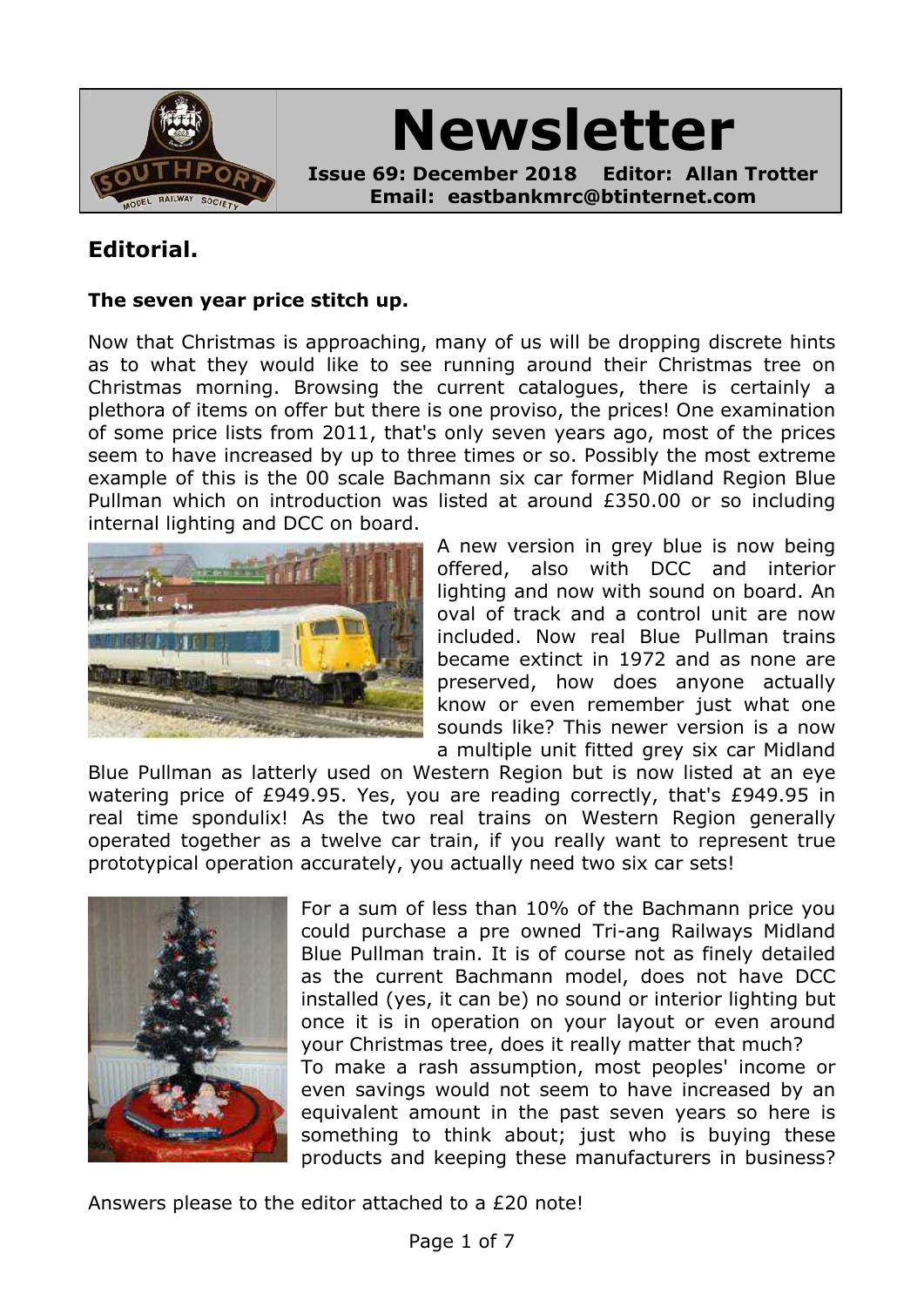## **Events Diary.**

| Sat 1 <sup>st</sup> Dec  | Visit to Manchester exhibition. Only if Northern are operating. |
|--------------------------|-----------------------------------------------------------------|
| Tue 11 Dec               | Railway Architecture. Graham Whitehead RIBA. Clubroom.          |
| Fri 21 <sup>st</sup> Dec | SMRS Christmas social, Clubroom.                                |

#### **2019**

| Tue 5 <sup>th</sup> Mar | Visit to Peter Clare. View layouts and making custom decals. |
|-------------------------|--------------------------------------------------------------|
| Tue ?? Apr              | Forty years of the 507's and 508's. Fred Kerr. Clubroom.     |

### **Chairman's Report.**

Over the past months I have noticed that there has frequently been some duplication in my report and your Secretary's one. Hopefully we have got our act together now and this duplication will be minimised (more space will be available for your articles!). Since I have been a little late (well almost too late) getting my notes to the editor, I have therefore had a sneak preview of your Secretary's report. Since he has covered much of what I was going to say, there is little else to report.

However, I must thank everyone for their efforts at the Autumn show. We made a modest but useful surplus from this event and hopefully all of you enjoyed yourselves. I must also thank John Ryan for his extremely interesting talk and slide show about the construction of the Merseyrail links. It was nearly a disaster in that the supposedly failsafe non-electronic 35mm slide projector failed mechanically. Luckily I recalled I had one lurking around in a cupboard at home and after a brief break to go and find it, the talk managed to go ahead.

Jim mentioned the "Racetrack" (I am still awaiting suggestion for a more appropriate and better name for this project) so I thought a brief update on progress would be in order. If you visited the clubrooms recently, you will have noticed that the basic structure for the OO and N gauge circuits have been constructed in the north room. There is still a little work to do in bracing the shelving, sandpapering and finally painting the baseboards before track laying can begin. Once Jim has finished working on the baseboard joiners on Fishy Tales, we can start on extending the work into the south room.

Well, all for now, and I wish everyone a very Happy Christmas although I do hope to see you before then either on a normal club night or at one of our forthcoming events. I should also mention that I now have available the Club membership booklet which you can collect from me next time you visit the Club. **Ian Shulver.**

## **Secretary's Report.**

First of all, a Merry Christmas to you all as we enter the season of advent. As last year, Southport MRS will be putting on a Christmas Party evening at your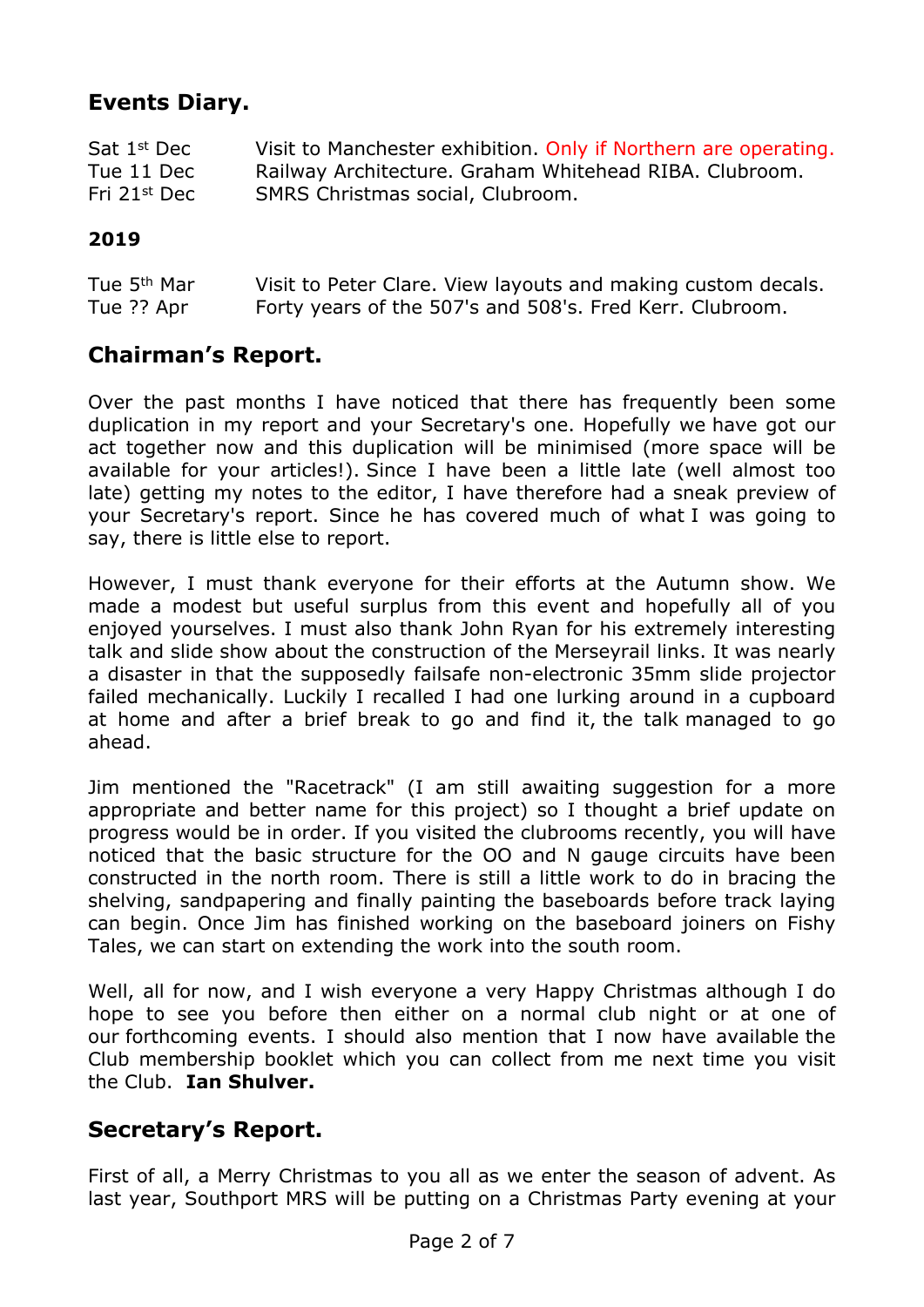clubrooms on Friday 21st December from 19:30. Expect a nice welcoming fire, a quiz, a railway ghost story, some festive fare, some operating layouts and good cheer.

As in previous years, please send me up to 12 photos of your choice covering the last year (they don't have to be railway orientated but it helps!) for incorporation in our festive powerpoint which will be running on our very own digital projector. As previously, there will be no charge and we will also be welcoming friends and colleagues who have helped us throughout the year including at our recent successful Autumn Family Show.

As regards our Family Show, we can claim this was a great success as evidenced by the large numbers of happy and well-behaved children who attended. Once more we depended heavily on members, ex-members and our friends for putting together an entertaining assemblage of layouts with the emphasis on operations. Particularly obvious this year was the enjoyable atmosphere and camaraderie which pervaded the proceedings, even though with a large proportion of club exhibits, our members found themselves tied up with operating layouts. We also importantly made a respectable return on our relatively small investment and have signed up an extra couple of new members. A big thank you to all who contributed, especially to those members who additionally slogged round the takeaways and supermarkets with handbills, your efforts certainly paid off.

Last month I sounded out the possibility of our club holding a regular daytime opening at least during the Winter months; one or two members expressed support for the idea and indeed a successful trial opening was held last Thursday morning when three or four members attended and undertook development work on the "Race Track". In continuation of this theme, I will be away voyaging from the Southern to the Northern Hemisphere in January and February 2019, so I am suggesting that for the months of January and February that we suspend the Friday meetings. This will leave the club opening on evenings on Tuesdays only, however key-holders can attend whenever they want. If yo need a key, speak to the Chairman. What do people think?

Shortly after our exhibition we had a talk from John Ryan with his contemporary record of building the Merseyrail system 40 years ago, which was attended by several enthusiastic non-members, and also made a modest return on our investment. Our autumn season of talks will conclude with a talk on railway architecture on 11<sup>th</sup> December, see elsewhere for details.

A Merry Christmas and a Happy New Year to one and all. **Jim Ford.**

## **Treasurer's Report.**

No report submitted.

## **Exhibition Coordinator's Report.**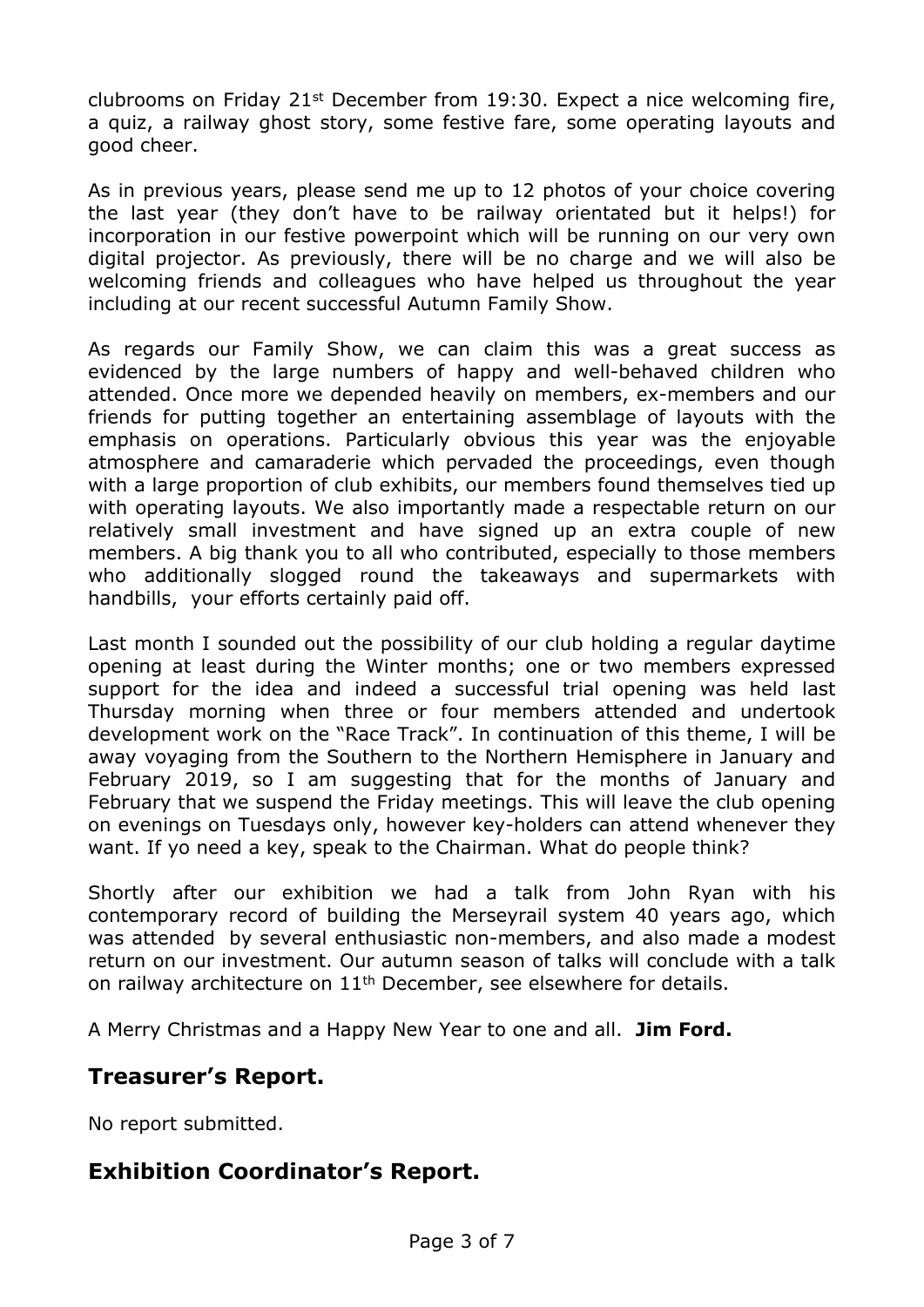#### No report submitted. **Tours & Events Report.**

On Tuesday 11<sup>th</sup> December Graham Whitehead, who continues to practise as an architect and was at one time responsible for all government building is Bootle, overseeing much of the building work in the late 1960's, will present a talk on Railway Architecture. He has always had an interest in railway architecture, particularly stations. He took the opportunity whenever he was out to photograph railway buildings, at this evenings talk he will present a small selection of these photographs to the club.

On Tuesday 5th of March 2019, Pete Clair will offer an open house from 16:00 so members can see his layouts in operation. At 19:00 he will give a talk on the production of bespoke transfers for railway stock.

On a Tuesday in April 2019 renowned railway photographer Fred Kerr will present an illustrated talk "Forty years of the 507's and 508's". **Richard Jones.**

## **Contributions by Members.**

#### **Whistling without DCC.**

Those of you who know me well, will be aware that I like to run my trains authentically, and this means sounding the whistle before you start off or enter, or leave a confined area like a tunnel or cross an ungated level crossing.

With OO gauge this has been quite challenging until recently unless you have chosen to become a train computer geek (also known as DCC!). Now, however for the small sum of around £12 you can have your own independent whistle run from your Bluetooth enabled mobile phone.

Bluetooth speakers have been around for a few years but there is now one billed as the "smallest Bluetooth speaker in the World" (also k/a the i-Star Micro) and available from many suppliers on the internet for around £12.



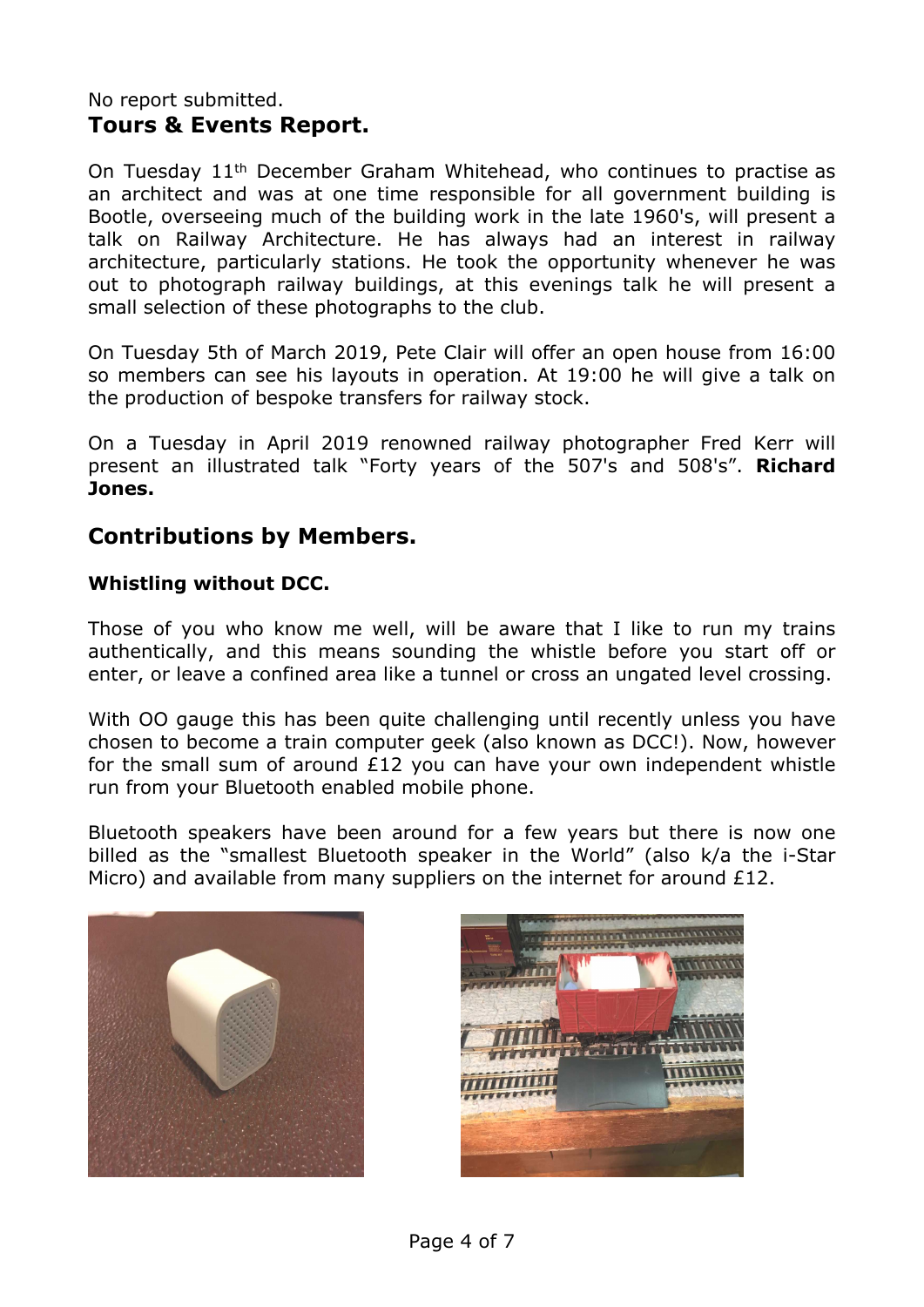This is a cube of around 27 mm all-round as shown above and will conveniently fit inside a box van or guard's compartment. Just charge it up, pair it to your smart phone's Bluetooth settings, download some steam whistle sounds off the internet (or make some sound files yourself off your own videos) and away you go.

As Thomas would say, "Toot-toot!" **Jim Ford.**

#### **Stoke Tunnel, Ipswich.**

This photograph (*Historic England Archive AA98/11706)* featured in a recent e-mail I received from Historic England. It is of the northern portal of Stoke Tunnel in Ipswich and is situated only a few tens of yards from the end of the up side of Ipswich Station. I remember the view quite well from our visits to London in the late 50's and early 60's, and later when taking the Harwich boat train to Sheffield University (do people still use the train to get to university now?). However, I recall rather more vegetation present than is shown here.



On the up side, between the tunnel mouth and the station and just behind the photographer, was a small goods yard which was only accessible to the up line. I believe it was originally used for horses but I only remember seeing the odd brake van, covered van or odd locomotive in it. To access the down line from this yard, one had to pass through the tunnel to the main goods yard at the southern end of the tunnel and use the crossovers there. Again just out of view but on the down side was the access to an extensive (7 or 8 roads) set of carriage sidings.

The map below shows the area around the station. Of interest is the extensive set of sidings to the north which served the docks and which extended some considerable distance to the east. Another point of interest is Platform 1 which is the bay platform on the up line at the west end of the station. This was the platform for train to Great Yarmouth, Lowestoft and Felixstowe. Leaving Ipswich for these towns, you travelled North West for some way before looping back around the northern outskirts of Ipswich to head in an easterly direction thus avoiding the docks and river crossing.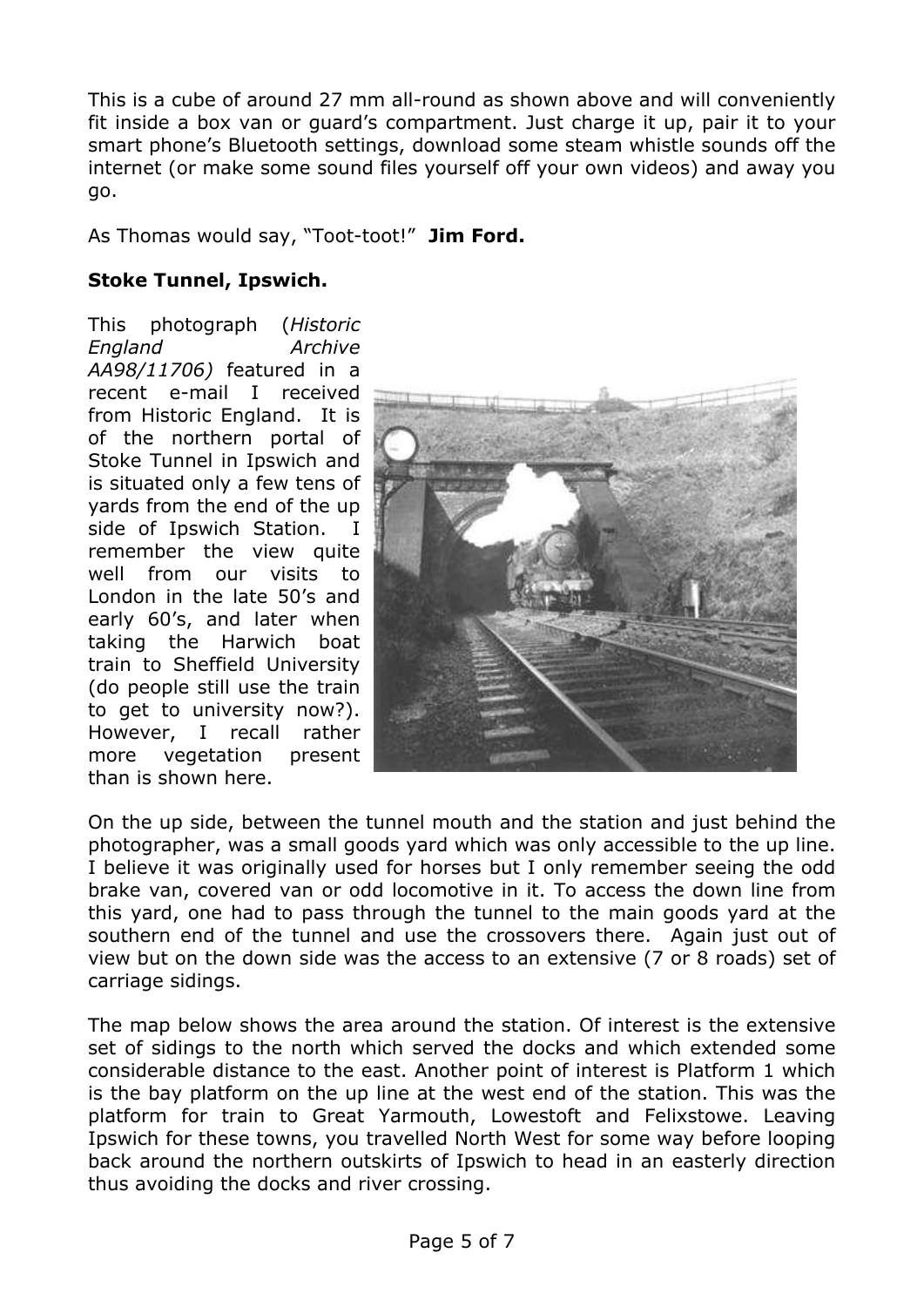Apart from the visual memories, Stoke Tunnel is interesting to me geologically in a professional sense. The tunnel cuts through a hugely important sequence of Quaternary rocks from which innumerable fossils including a woolly mammoth were extracted. Many of these fossils from minute shells to large bones from various animals were and presumably still are housed in the local museum and many happy hours were spent viewing these.



#### **Ian Shulver.**

#### **Smoke but no Mirrors.**

Today many model locomotives are supplied with supplementary enhancements such as DCC decoders, interior and exterior lighting and on board sound effects. Strangely, one addition that is seldom included today is smoke effects on steam and even on diesel locomotives. In the past, Tri-ang Railways and Tri-ang Hornby did include a smoke producing feature on some steam locomotives, initially utilising Seuthe smoke units imported from Germany but latterly evolving to develop their own patented (British Patent No. 961630) very effective synchronised smoke effect aptly called Synchrosmoke.



This system employed a heating element surrounded by an absorbent type material in a smoke box into which was applied their own brand of smoke oil. However if this Tri-ang Railways proprietary product was not available, light lubricating oil would suffice. A piston driven from the main worm drive